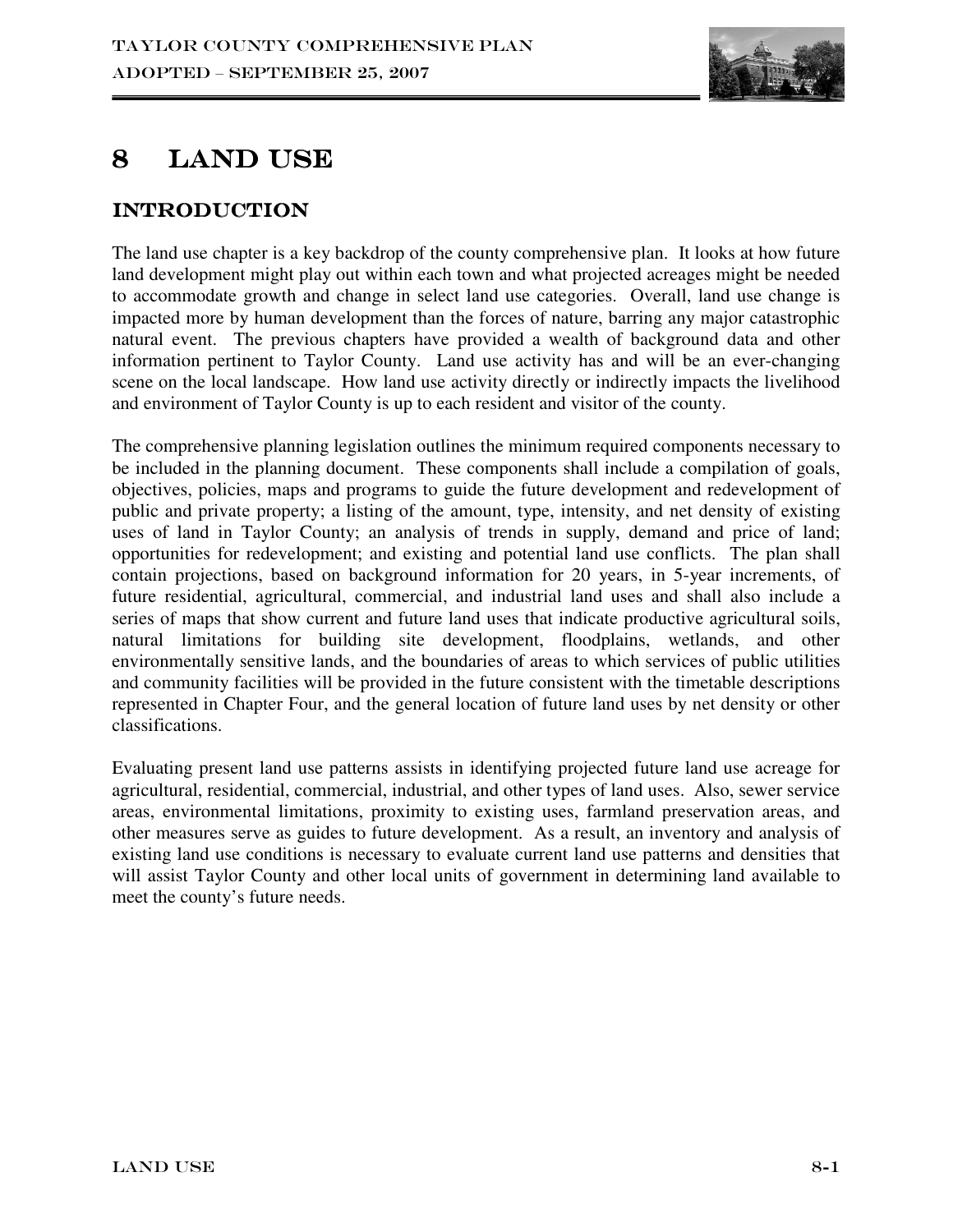

## 8.1 EXISTING LAND USE

A generalized depiction of Taylor County's *existing* land use pattern is one step in planning for a desired future land use pattern. An inventory of existing land use was completed in the summer/fall 2006 using state and county data, aerial photography, and individual town review and input. The Land Use Advisory Committee submitted draft existing land use maps to all 22 towns in order for their officials to review the map for accuracy. All but one town provided comments on their existing land use map.

#### **Existing Land Use Map Categories**

A standard generalized land use classification system was used to assign different land use areas into thirteen categories. A description of the land use classification system used in developing the 2006 generalized existing land use map (Map 8.1A) is represented below.

- **1) Agriculture** Predominate land use is agriculture where the lands include croplands, livestock grazing, and dairy farming.
- **2) Commercial** Retail sales establishments, restaurants, hotels/motels, and service stations, including gravel and sand pits.
- **3) Forest** Forest lands under private or industrial ownership. Mixed residential activity may also occur within this area.
- **4) Residential** Lands with structures designed for human habitation including: permanent, seasonal, and mobile housing units and recreational cabins and cottages.
- **5) Manufacturing** Manufacturing and industrial processing, wholesaling, warehousing and distribution, and similar activities.
- **6) Open Space** Private and public owned non-wooded undeveloped lands, fallow fields.
- **7) Government/Institutional** Lands used for government-owned administration buildings and offices; fire stations; public hospitals and health care facilities; public schools, colleges, and educational research land; and lands of fraternal organizations. Cemeteries, churches, and other religious facilities are included in this land use category.
- **8) Communications/Utilities** Land used for generating and/or processing electronic, communication, or water, electricity; petroleum; or other transmittable product and for the disposal, waste processing, and/or recycling of by-products.
- **9) Federal**  Federal owned forest lands.
- **10) State** State owned forested.
- **11) County**  County owned forest lands.
- **12) Town** Town owned forested and non-forested lands.
- **13) Water** Open water areas, including natural and impounded lakes and streams.

Table 8-1 and Figure 8-1 illustrate the approximate acreage in each existing land use category for Taylor County. Forestry and agriculture represent the greatest percentage of existing land use. City and Village data was not calculated and reviewed due to the fact that the county has no governmental jurisdiction with their boundaries*.*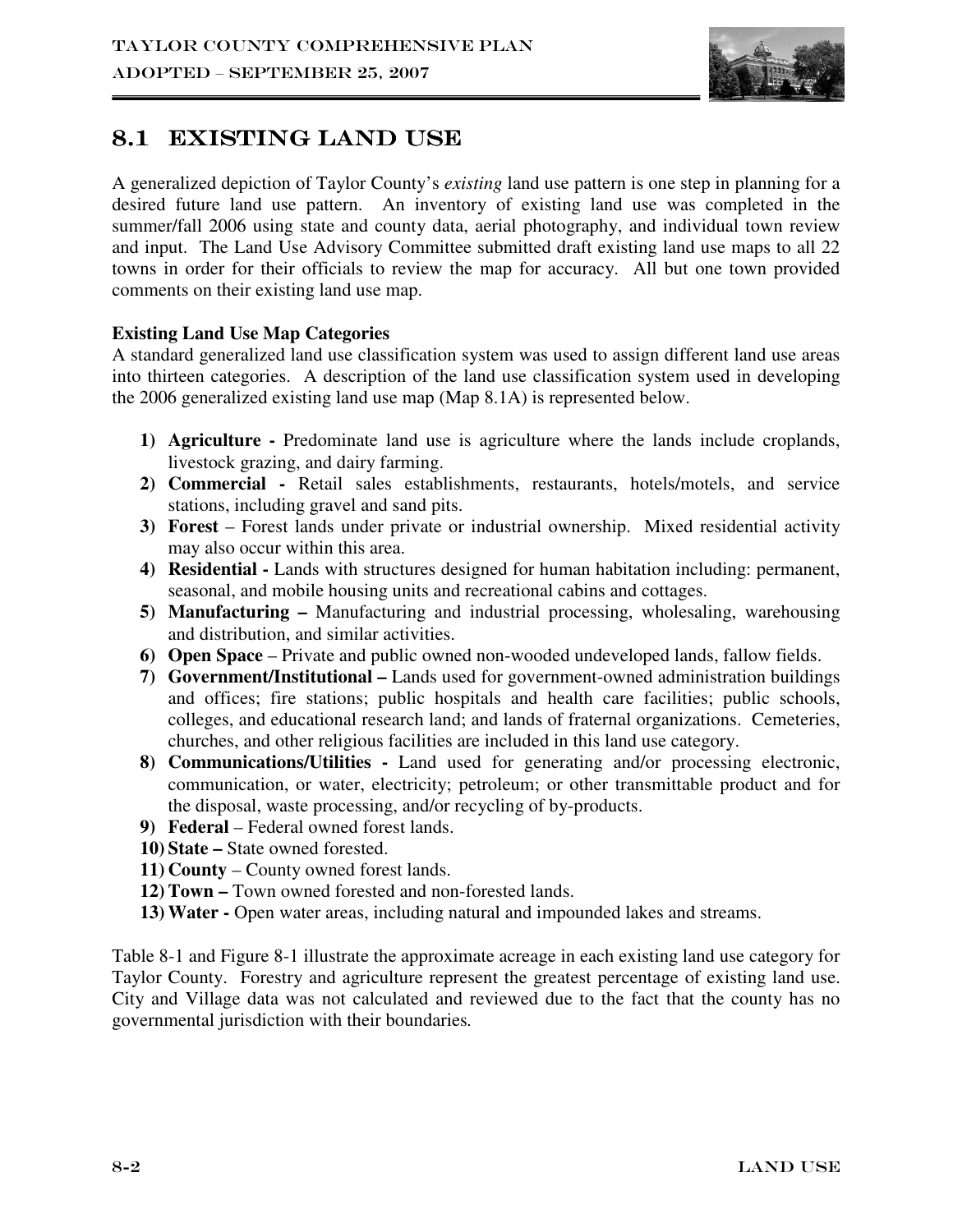

| Table 8-1: Existing Land Use Categories |            |          |  |  |
|-----------------------------------------|------------|----------|--|--|
|                                         | Acres      | Percent  |  |  |
| Agriculture                             | 142,021.18 | 22.56%   |  |  |
| Commercial                              | 1,305.05   | 0.21%    |  |  |
| Residential                             | 28,495.07  | 4.53%    |  |  |
| Manufacturing                           | 742.26     | 0.12%    |  |  |
| Forest                                  | 260,120.05 | 41.33%   |  |  |
| Government/Institutional                | 2,793.33   | 0.44%    |  |  |
| Communications/Utilities                | 59.26      | 0.01%    |  |  |
| Open Space                              | 38,035.55  | 6.04%    |  |  |
| Federal                                 | 120,443.31 | 19.14%   |  |  |
| State                                   | 8,383.17   | 1.33%    |  |  |
| County                                  | 19,121.55  | 3.04%    |  |  |
| Town                                    | 11.11      | $0.00\%$ |  |  |
| Water                                   | 7,901.02   | 1.26%    |  |  |
| <b>Total</b>                            | 629,431.91 | 100.0%   |  |  |

Source: NWRPC



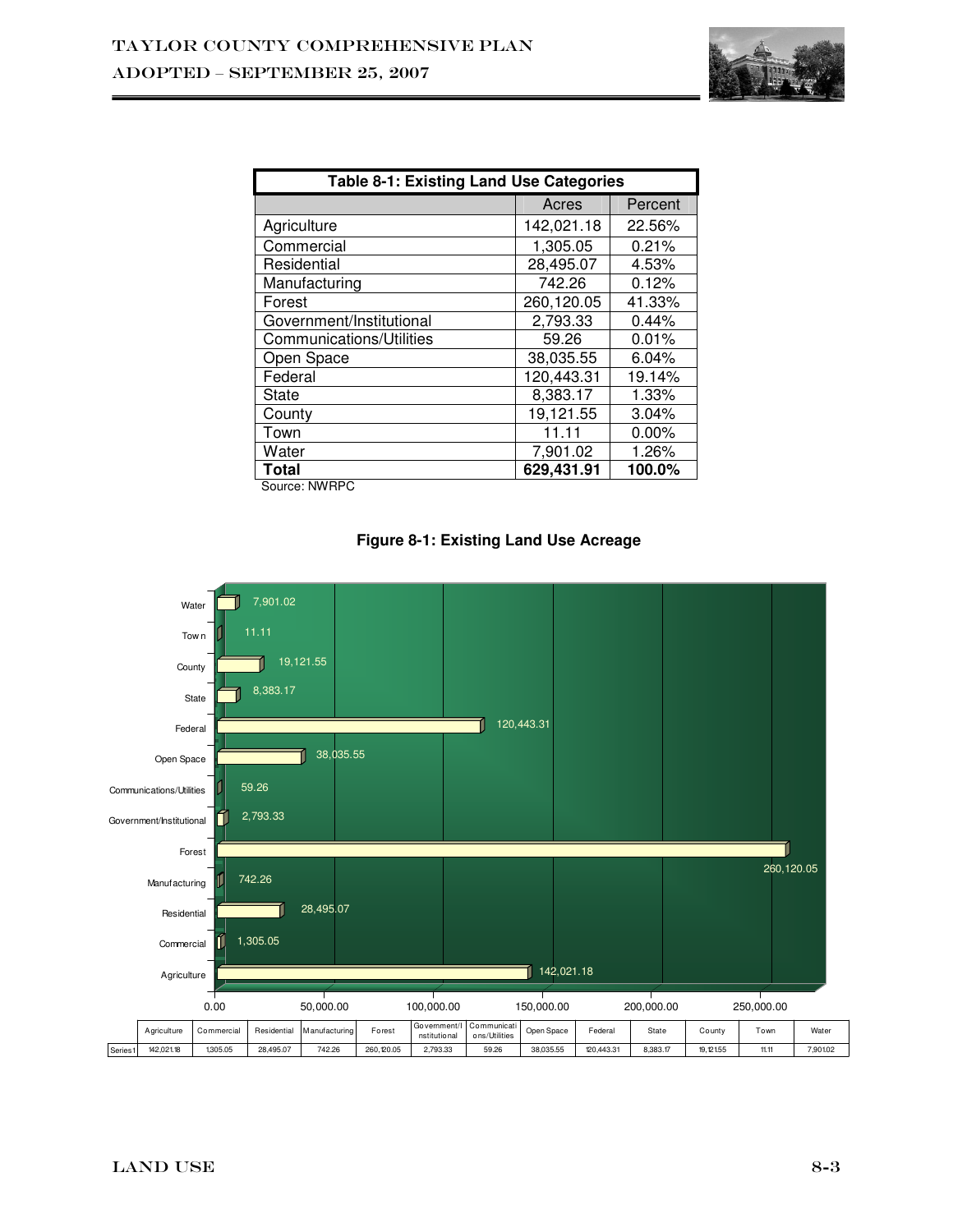

#### LAND USE PATTERN

Land use activity has evolved to its present form primarily following human development of the landscape. Taylor County's existing land use pattern remains primarily rural in nature, with large areas of farmland and forest and few established incorporated municipalities. Population centers are concentrated in the communities of Medford, Gilman, Lublin, Stetsonville and Rib Lake and rural-crossroads (intersections) or unincorporated communities and along select waterfront areas. Large tracts of agricultural and open space lands are found throughout the county, but most prominently in the southern and western portions of the county. The county's northern portion contains most of the forested areas (Chequamegon-Nicolet National Forest) with both agricultural and forested areas scattered throughout the county.

Residential land use development consists mainly of single-family homes; few multi-family homes, apartments and other rentals; mobile homes; and other structures intended for human occupancy. Recreational, seasonal and occasional housing units are also classified as residential and make up a small percent of the total. Although residential land use makes up a relatively small portion (just under 5 percent) of developed land use in Taylor County (Table 8-1), it is the dominant developed land use. Residential density is significantly higher within the incorporated areas (Figure 8-2) and within the county's unincorporated rural crossroad hamlets/settlements of Bellinger, Chelsea, Donald, Goodrich, Hannibal, Jump River, Perkinstown, Westboro and Whittlesey and around lake districts.



**Figure 8-2: Persons Per Square Mile** 

Source: 2000 U.S. Census

## LAND USE ASSESSMENTS & TRENDS

Changes in land use over time can indicate development patterns or trends, which may be useful in determining future land use. Ideally, existing land use information would be compared with historic data to identify these trends. Unfortunately, historic land use inventory data for Taylor County is largely unavailable, making this type of analysis difficult. Wisconsin Department of Revenue land assessment data can be used to conduct a simplified land use analysis and for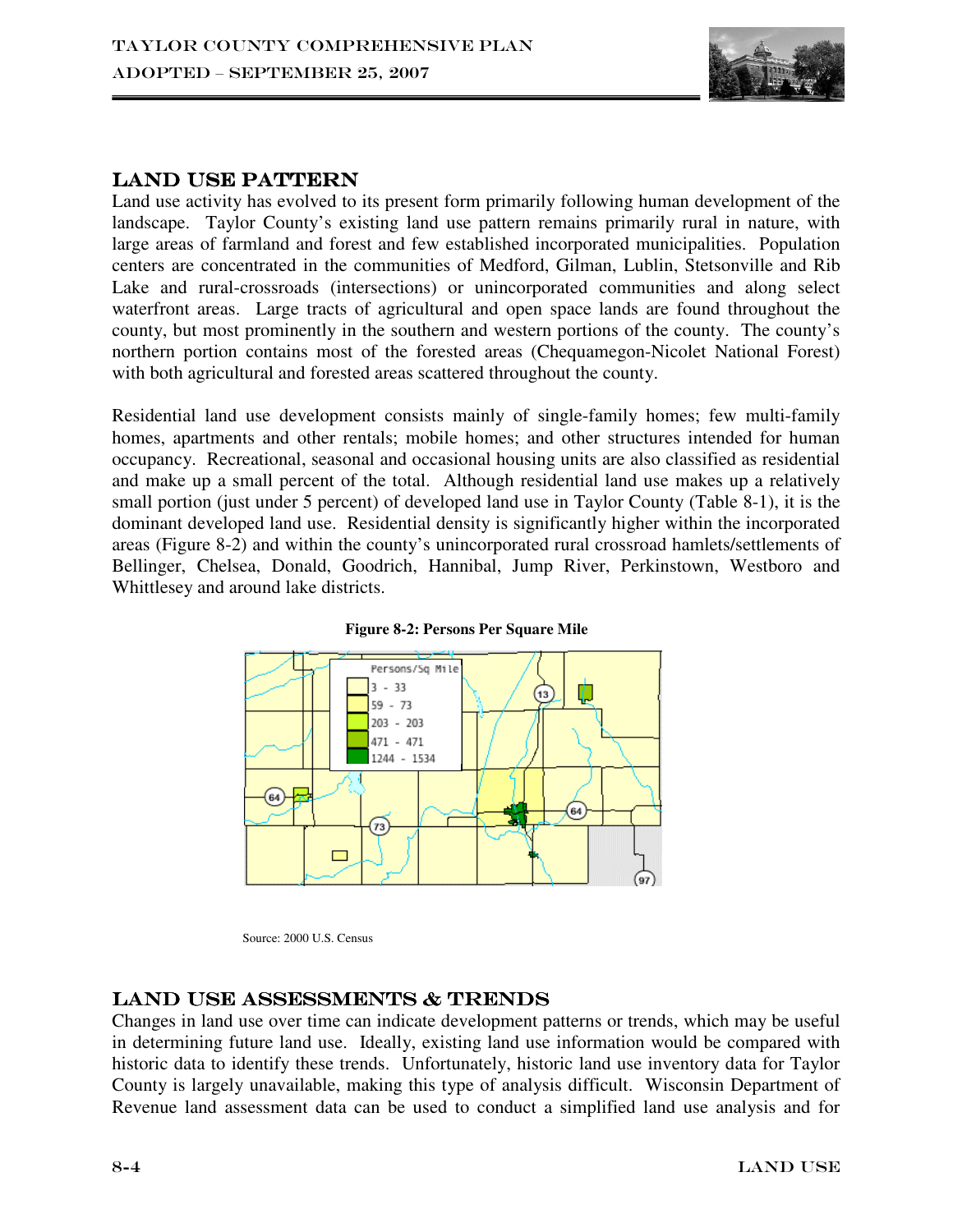

examining trends. Figure 8-3 exhibits the total 2006 acreage as of October 18 in each of the tax assessment classes. Currently, the statutory classes of real estate used for assessment purposes are Residential, Commercial, Manufacturing, Agricultural, Undeveloped (formally Swamp and Waste), Agricultural Forest, Forest and Other.

- 1. **Residential** any parcel or part of a parcel of untilled land that is not suitable for the production of row crops, on which a dwelling or other of human habitat is located.
- 2. **Commercial** properties where the predominant use is the selling of merchandise or a service. Apartment buildings of four or more units and office buildings.
- 3. **Manufacturing** consists of all property used for manufacturing, assembling, processing, fabricating, or milling tangible personal property for profit. It also establishments engaged in assembling component parts of manufactured products.
- 4. **Agriculture**  land, exclusive of buildings and improvements that is devoted primarily to agricultural use, as defined by rule.
- 5. **Undeveloped** bog, marsh, lowland brush, uncultivated land zoned as shoreland, wetlands and other non-productive lands not elsewhere classified.
- 5m. **Agricultural Forest** land that is producing or is capable of producing commercial forest products, if the land satisfies any of three conditions.
- 6. **Forest** productive forestland that is producing or is capable of producing commercial forest products.
- 7. **Other**  includes all tax exempt lands.

Real estate assessments are also used to display trends in land use to aid in predicting future trends. Because this data covers extensive time periods, they are useful in conducting a simplified analysis for each real estate class. Trends in tax class assessment from 1987 through 2006 are depicted for residential, commercial, manufacturing, agriculture and forestry in Figures 8-4 through 8-8.

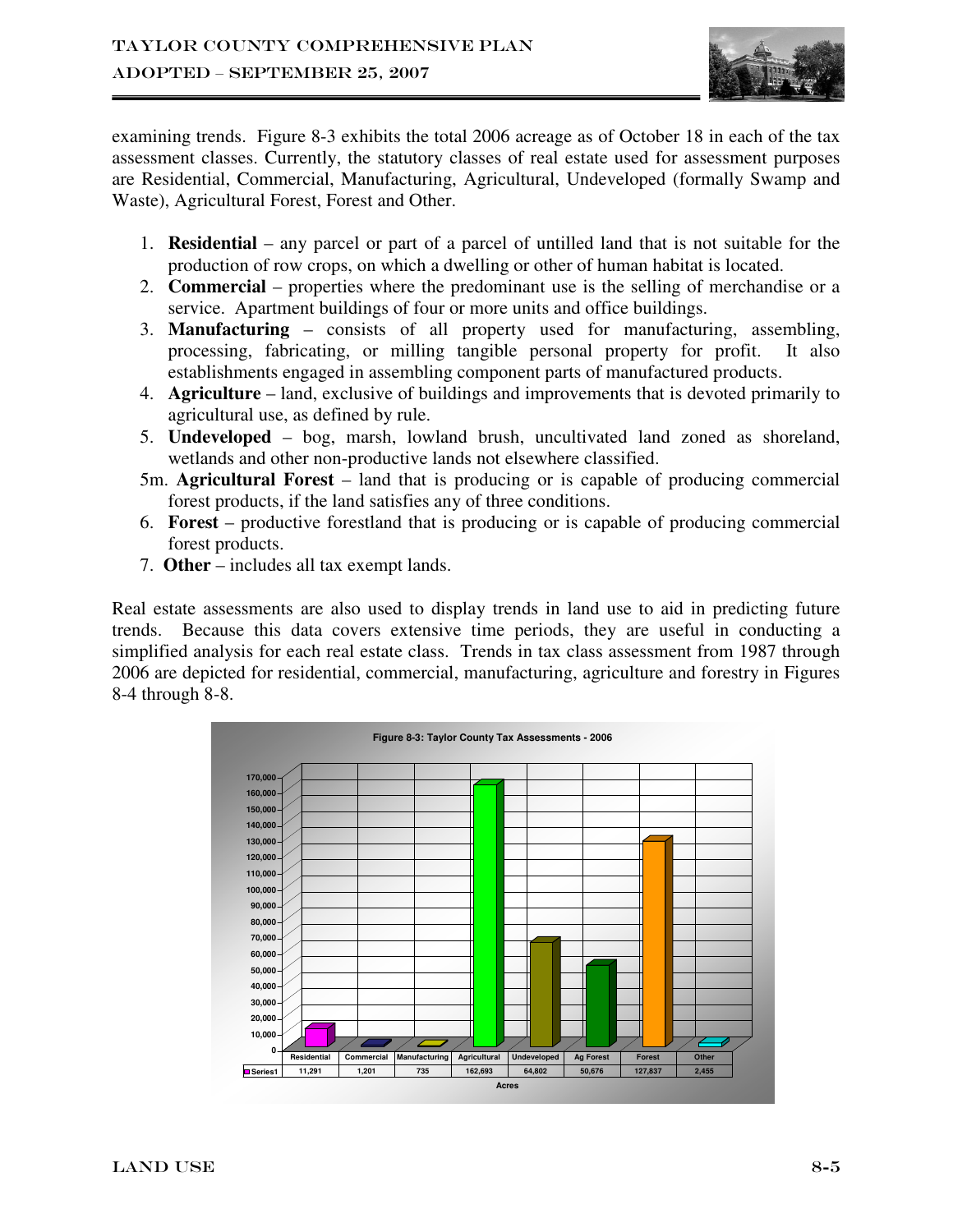



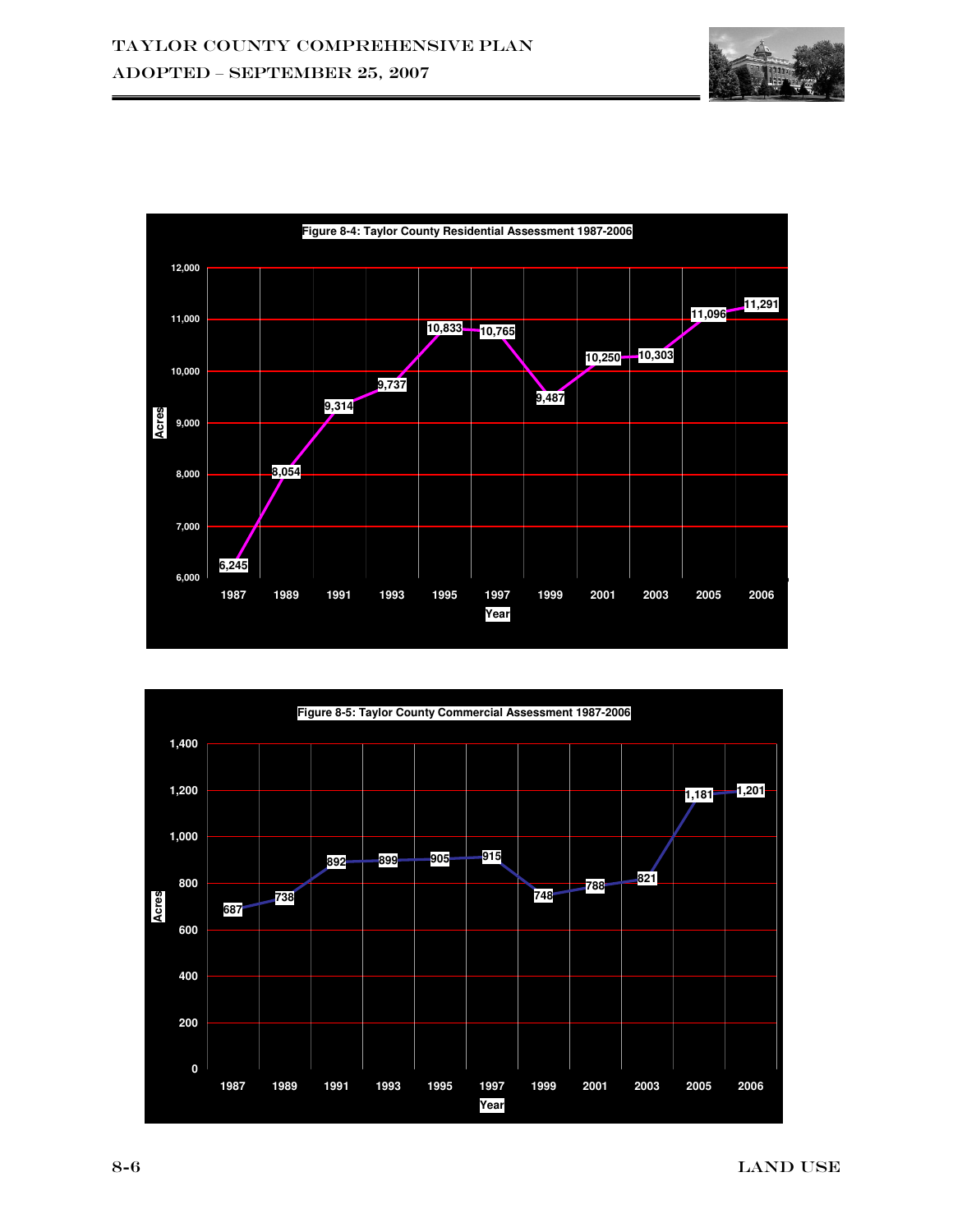



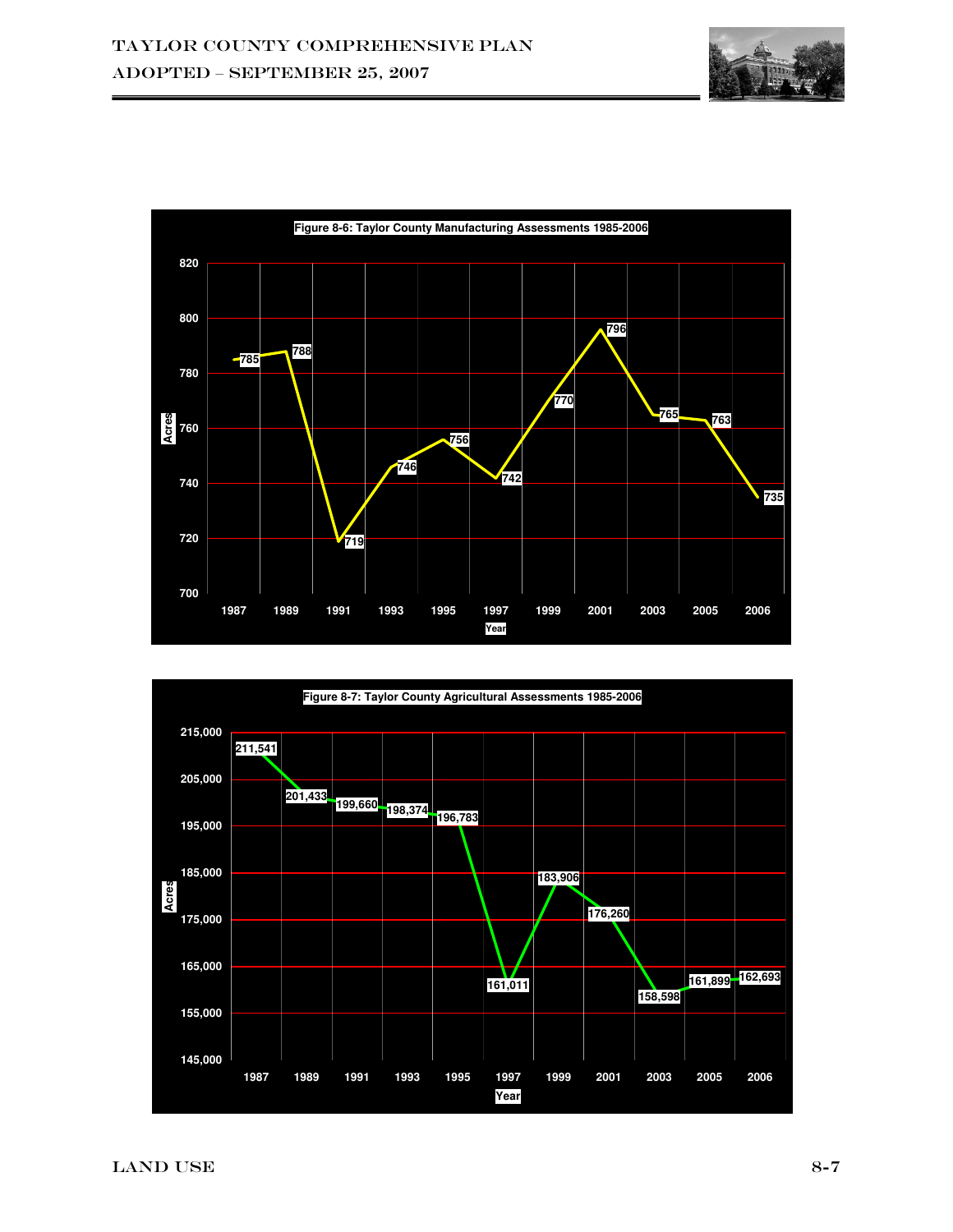



Figure 8-8 displays forest assessments covering 1987-2006. A significant decline in assessed acres is represented in the figure and is attributed to a change in classifying forest land. In 2005, a new assessment category was created "agricultural forest" and is defined as land that is producing or is capable of producing commercial forest products, if the land satisfies a number of conditions.

## LAND PRICES

Land prices depend upon many factors that vary significantly from place to place. It is difficult to generalize the market price for property within a county due to site specific features that dictate the price of land and because there are a limited number of properties on the market at any given time. Using a local realty companies MLS systems search with a criteria of nonwaterfront acreage with parcels selling from 30 to 200 acres and the sales from 2003 to 2007, 75 units were found. The average market price per acre for rural non-waterfront lands in Taylor County is about \$1,100/acre. Although not as abundant in Taylor County, undeveloped lake frontage lots are significantly more and are normally sold on a per foot basis. This information is intended to represent a snapshot of land market sales in Taylor County and should not be considered a comprehensive analysis of real estate prices as a whole.

## Zoning

Taylor County has not adopted a general comprehensive zoning ordinance governing the unincorporated areas of the county (towns). The Taylor County Zoning Department is responsible for administrating and enforcing some county codes, including the county's Shoreland Zoning (31), Subdivision Control (33), Floodplain Zoning (29), Sanitary Code (32), Airport Zoning (35), Contaminated Soil Control (37), Non-Metallic Mining Reclamation (46),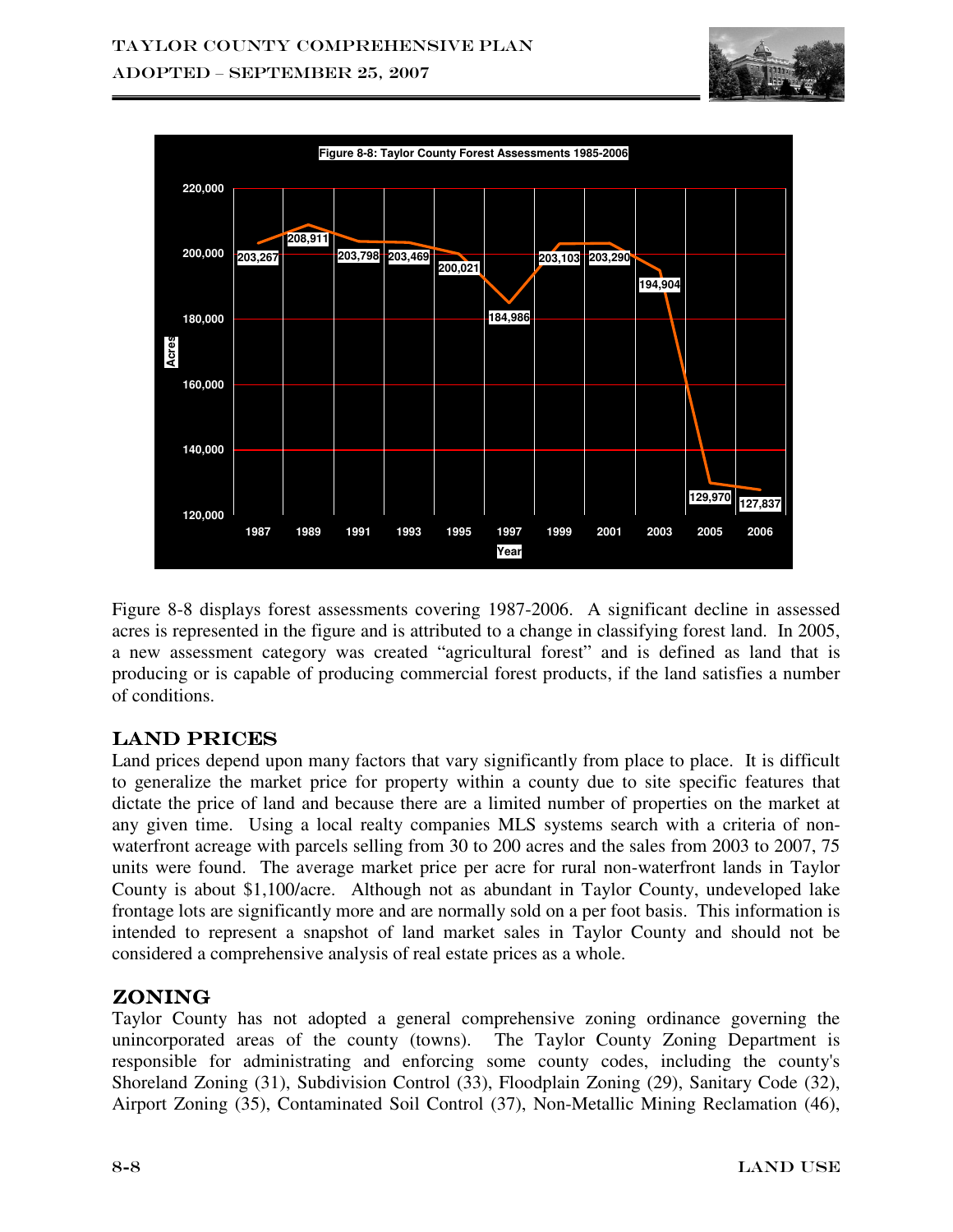

Rural Road & Building Identification (61), and Recycling Authority (28) ordinances. The department consists of a Zoning Administrator who provides advisory, educational and enforcement supervision over environmental health problems of the entire county.

#### **Shoreland Zoning**

All unincorporated areas of Taylor County located within 1,000 feet of the ordinary high water mark of navigable lakes, ponds, or flowages and within 300 feet of the ordinary high water mark of navigable rivers or streams, or to the edge of the floodplain, whichever distance is greater is regulated by the Taylor County Shoreland Zoning Code (31). The Taylor County Shoreland Zoning Code establishes development standards for lands adjacent to county surface waters. The dimensions of building sites in shoreland areas are as follows in Table 8-2.

| Table 8-2: Dimension of Building Sites            |                                                              |                                                                 |  |  |  |
|---------------------------------------------------|--------------------------------------------------------------|-----------------------------------------------------------------|--|--|--|
| <b>Main Buildings</b>                             | Lots Not Served by<br><b>Public Sanitary</b><br><b>Sewer</b> | <b>Lots Served by</b><br><b>Public Sanitary</b><br><b>Sewer</b> |  |  |  |
| Minimum lot area                                  | 20,000 sq. ft.                                               | 10,000 sq. ft.                                                  |  |  |  |
| Minimum average lot width                         | 100 ft.                                                      | 65 ft.                                                          |  |  |  |
| Feet of frontage                                  | 100 ft. or more                                              | 65 ft. or more                                                  |  |  |  |
| <b>Side Yards</b>                                 |                                                              |                                                                 |  |  |  |
| Minimum width of one main side yard               | 10 ft.                                                       | 8 ft.                                                           |  |  |  |
| Minimum combined width of both<br>main side yards | $25$ ft.                                                     | 20 ft.                                                          |  |  |  |
| Minimum side yard for accessory<br>structures     | 5 ft.                                                        | 4 ft.                                                           |  |  |  |
| Source: Taylor County Shoreland Zoning Code (31)  |                                                              |                                                                 |  |  |  |

#### **Local Zoning Ordinances**

Because Taylor County has not officially adopted a general county zoning ordinance, none of the towns in Taylor County are comprehensively zoned. The towns of Grover and Medford are the only towns that have subdivision ordinances different than that of Taylor County's with each jurisdiction administering and enforcing their own ordinance.

#### **Building and Sanitary Permit Breakdown**

Table 8-3 details building statistics from 2004 to 2006. Sanitary permits include new and replacement systems. Zoning permits are issued for new building construction, remodeling, excessive grading, billboards and anything in the shoreland area. A Certified Survey Map (CSM) is required for lots less

| <b>Table 8-3:</b><br><b>Taylor County Building Statistics</b><br>2004-2006 |                                         |               |            |              |  |
|----------------------------------------------------------------------------|-----------------------------------------|---------------|------------|--------------|--|
| Year                                                                       | <b>Sanitary</b>                         | <b>Zoning</b> | <b>CSM</b> | <b>Privy</b> |  |
| 2004                                                                       | 172                                     | 46            | 43         |              |  |
| 2005<br>139<br>43<br>64                                                    |                                         |               |            |              |  |
| 2006<br>122<br>49<br>83                                                    |                                         |               |            |              |  |
|                                                                            | Source: Taylor County Zoning Department |               |            |              |  |

than ten acres. Table 8-4 lists permits issued for sanitary sewer systems in Taylor County from 1969 through 2006.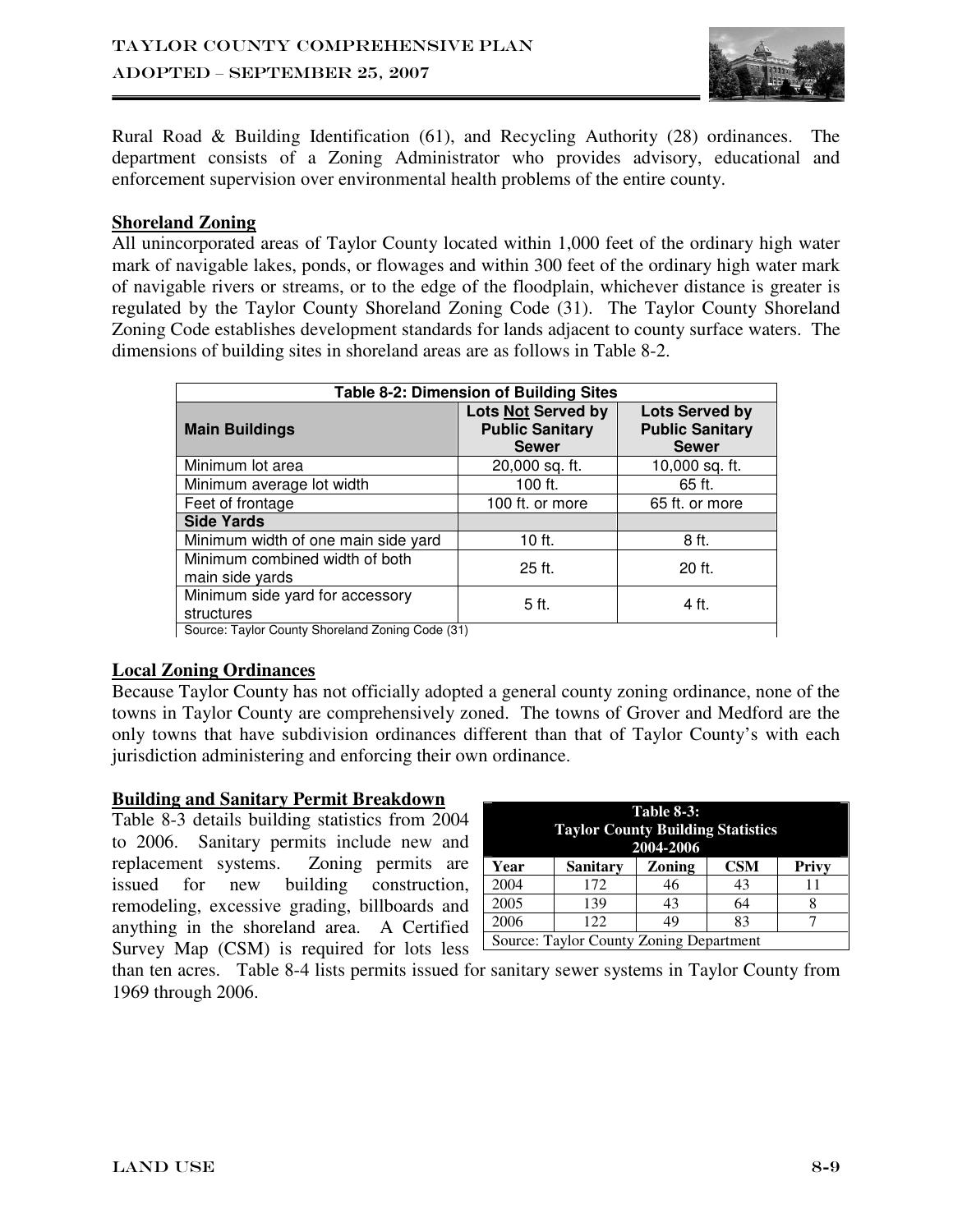## Taylor County Comprehensive Plan ADOPTED – SEPTEMBER 25, 2007



| <b>Table 8-4: Taylor County</b><br><b>Sanitary Permit Breakdown</b> |                |                                       |                                             |                      |
|---------------------------------------------------------------------|----------------|---------------------------------------|---------------------------------------------|----------------------|
| Year                                                                | # of<br>HT's   | # of<br><b>Septic</b><br><b>Tanks</b> | # of<br>Mound/At<br>Grade<br><b>Systems</b> | <b>Total</b><br>Jobs |
| 1969                                                                | 0              | 96                                    | $\overline{0}$                              | 96                   |
| 1970                                                                | 0              | 95                                    | 0                                           | 95                   |
| 1971                                                                | $\overline{0}$ | 110                                   | $\overline{0}$                              | 110                  |
| 1972                                                                | 0              | 136                                   | 0                                           | 136                  |
| 1973                                                                | 1              | 144                                   | 0                                           | 145                  |
| 1974                                                                | 3              | 145                                   | 0                                           | 148                  |
| 1975                                                                | $\overline{4}$ | 92                                    | $\overline{0}$                              | 96                   |
| 1976                                                                | 13             | 117                                   | 0                                           | 130                  |
| 1977                                                                | 20             | 103                                   | $\overline{0}$                              | 123                  |
| 1978                                                                | 37             | 87                                    | 0                                           | 124                  |
| 1979                                                                | 55             | 76                                    | 0                                           | 131                  |
| 1980                                                                | 44             | 64                                    | 0                                           | 108                  |
| 1981                                                                | 39             | 40                                    | 0                                           | 79                   |
| 1982                                                                | 39             | 25                                    | 0                                           | 64                   |
| 1983                                                                | 65             | 18                                    | 3                                           | 86                   |
| 1984                                                                | 66             | 44                                    | 1                                           | 111                  |
| 1985                                                                | 48             | 31                                    | $\overline{2}$                              | 81                   |
| 1986                                                                | 48             | 16                                    | 3                                           | 67                   |
| 1987                                                                | 56             | 26                                    | $\overline{2}$                              | 84                   |
| 1988                                                                | 83             | 17                                    | $\mathbf 1$                                 | 101                  |
| 1989                                                                | 62             | 21                                    | 3                                           | 86                   |
| 1990                                                                | 90             | 25                                    | 2                                           | 117                  |
| 1991                                                                | 75             | 18                                    | 6                                           | 99                   |
| 1992                                                                | 94             | 20                                    | 6                                           | 120                  |
| 1993                                                                | 92             | 23                                    | 8                                           | 123                  |
| 1994                                                                | 76             | 30                                    | 20                                          | 126                  |
| 1995                                                                | 66             | 25                                    | 24                                          | 115                  |
| 1996                                                                | 86             | 12                                    | 32                                          | 130                  |
| 1997                                                                | 64             | 20                                    | 30                                          | 114                  |
| 1998                                                                | 115            | 16                                    | 34                                          | 165                  |
| 1999                                                                | 103            | 10                                    | 31                                          | 144                  |
| 2000                                                                | 97             | 7                                     | 35                                          | 139                  |
| 2001                                                                | 95             | 11                                    | 46                                          | 152                  |
| 2002                                                                | 74             | 17                                    | 47                                          | 138                  |
| 2003                                                                | 118            | 21                                    | 41                                          | 180                  |
| 2004                                                                | 109            | 18                                    | 45                                          | 172                  |
| 2005                                                                | 94             | 18                                    | 27                                          | 139                  |
| 2006                                                                | 80             | 9                                     | 33                                          | 122                  |
| <b>Totals</b>                                                       | 2,211          | 1,803                                 | 482                                         | 4,496                |
| Source: Taylor County Zoning Department<br>HT: Holding Tanks        |                |                                       |                                             |                      |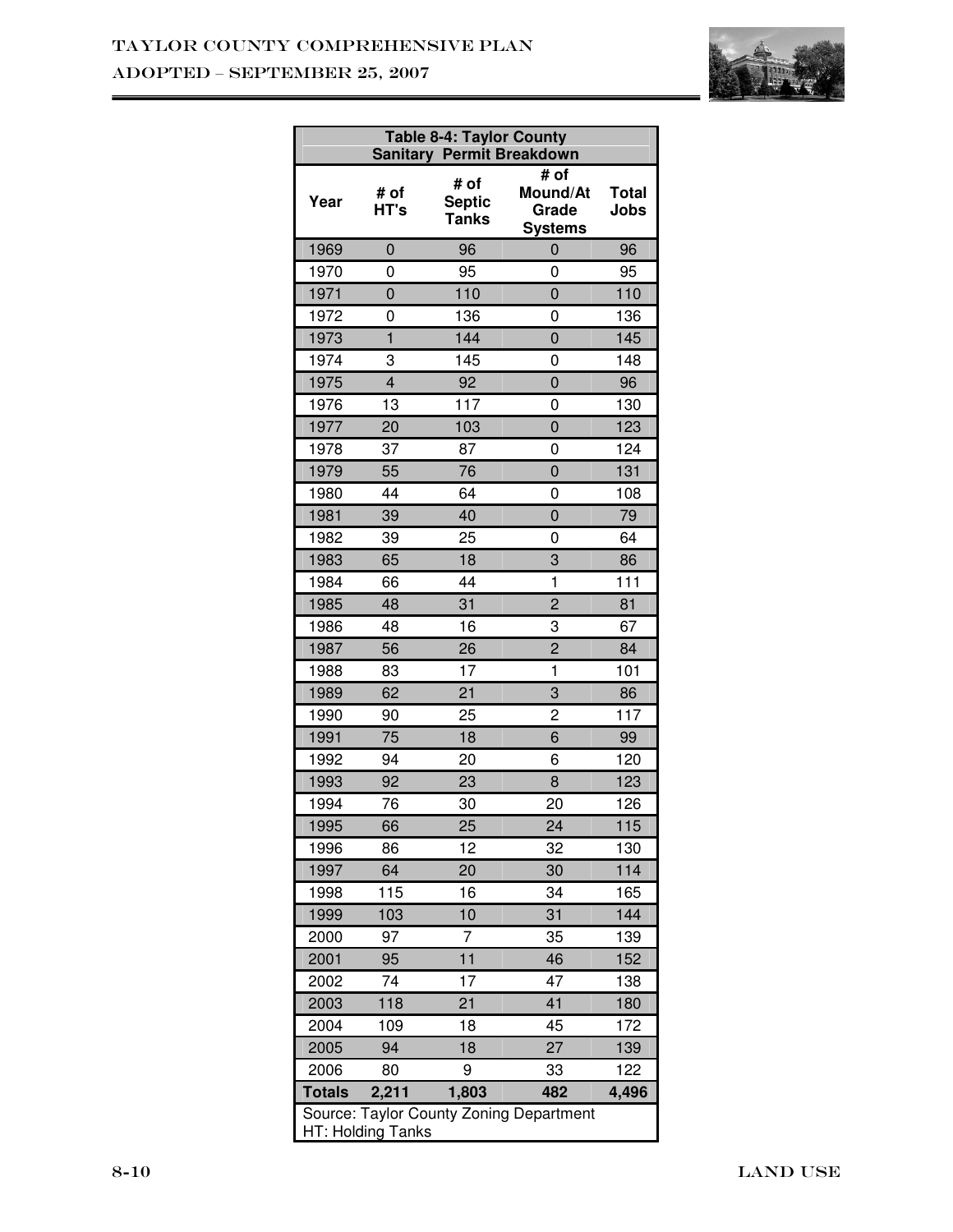

## OPPORTUNITIES FOR REDEVELOPMENT

Opportunities for redevelopment include infill, brownfield site redevelopment, and obsolete and dilapidated building and building sites. Throughout Taylor County, there may be parcels of land in all local units of government that could use varying levels of redevelopment. Because of the rural nature of Taylor County, redevelopment will occur when and where practical in order to protect land values and neighboring properties. The Zoning Administrator acts as the Brownfield Site Coordinator which entails working with county-owned sites that are contaminated by chemical pollution and then taking steps to get the sites cleaned up and back on the tax roll by being re-sold to the public. Taylor County has been and continues to be active in addressing redevelopment of environmentally contaminated properties.

## EXISTING AND POTENTIAL LAND USE ISSUES  $\&$  CONFLICTS

As growth occurs in Taylor County and as municipal areas expand, there will likely be increasing land use conflicts. Future rural residential, commercial and manufacturing developments will likely require the conversion and fragmentation of farmland, forests, and open space areas.

Conflicts between non-farm residential development and surrounding farms and forestry activities could become increasingly common in the rural parts of Taylor County. Other potential rural land uses that could conflict with neighboring uses include large-scale farm operations, non-metallic mining operations, late night farming operations and rural manufacturing plants. While this plan and its process sought to minimize future land use conflicts, continued local government and developer related coordination must occur as few ordinances are in place that can directly impact land use conflicts.

The County's planning process was useful for minimizing potential land use conflicts between communities and the county by offering intergovernmental discussions and seeking input by sharing and asking for input of county goals and objectives and town maps before adoption at the county level. Local comprehensive plans prepared as part of this process (Chelsea and Molitor) document more specific localized existing and potential land use conflicts. Other towns such as Medford and Hammel are working on comprehensive plans as well.

## PROJECTED LAND SUPPLY AND DEMAND

The principals of "supply and demand" significantly impact real estate property. While we generally don't make new land, the existing supply can be subdivided into smaller tracts and made available for a plethora of land use purposes. Total acres, soil condition, scenic quality, and many other qualities that make property what it is also weigh in on the overall demand and price asked for said property.

On any given day there could be hundreds of parcels of land for sale and for the right price, land not listed for sale could also be made available for purchase. While it is difficult to predict exactly what future land use activity will be desired, the planning process sought to identify projected demand for future land use activities covering a 20-year planning horizon (in five-year increments) for residential, agricultural, commercial and manufacturing (industrial) land use. Projected land use changes for residential considered future population, household projections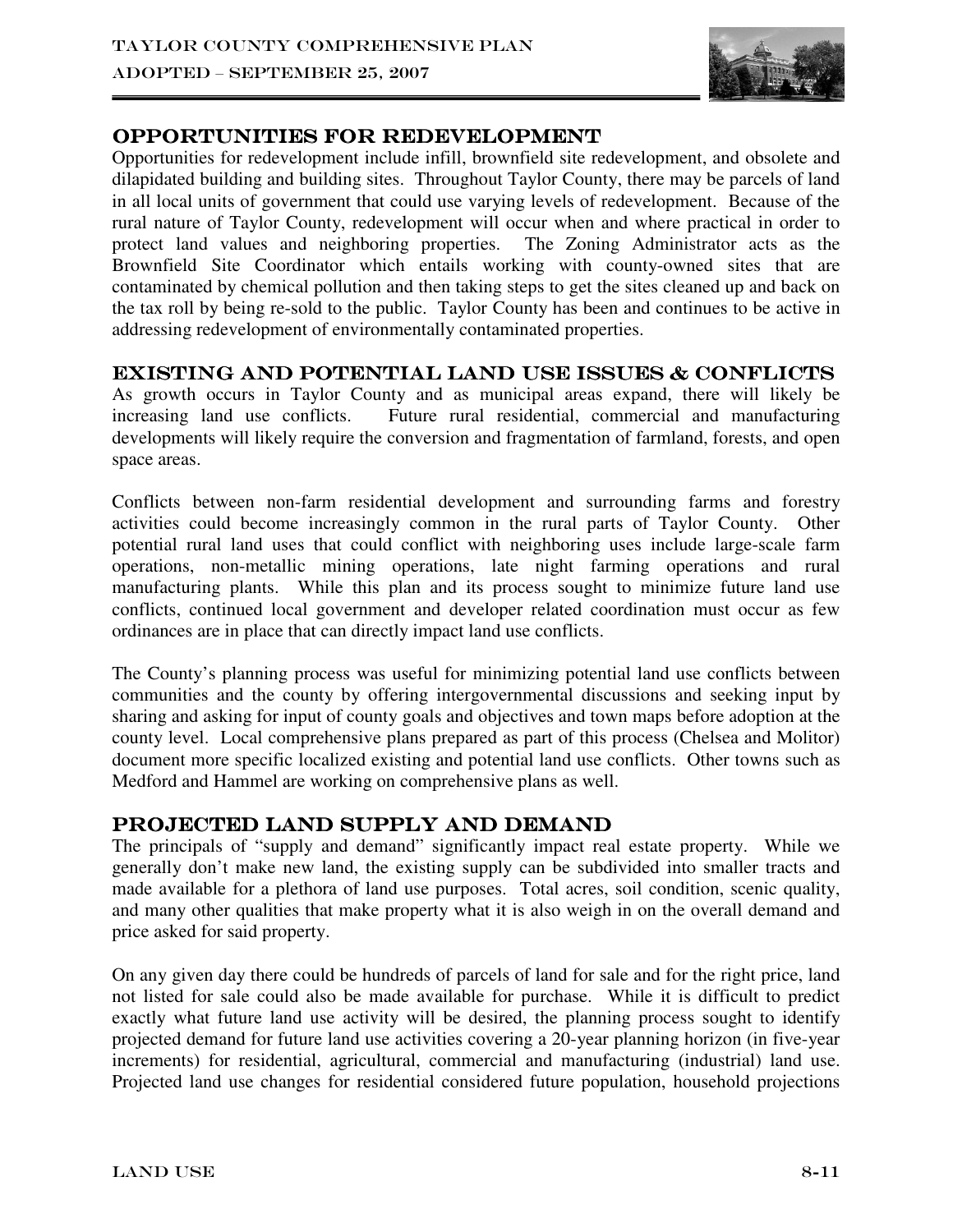

and past residential assessment data, while commercial, manufacturing, and agricultural projections utilized past assessment data.

#### **Residential**

Between 2006 and 2030, Taylor County is projected to need 5,431 more acres for residential land use, approximately 226 acres per year (Table 8-5). Future residential acreage was determined by calculating the assessed acreage per person. The estimated future acreage per person was then calculated based on the historical yearly percentage change. These numbers were then multiplied by the WDOA population estimates, resulting in the estimated assessed residential acreage.

| <b>Table 8-5: Future Residential Acreage</b> |       |        |        |        |        |        |
|----------------------------------------------|-------|--------|--------|--------|--------|--------|
|                                              | 2006* | 2010   | 2015   | 2020   | 2025   | 2030   |
| <b>Residential Acres Needed</b>              | 1.291 | .2.075 | 13.158 | 14.302 | 15.499 | 16.722 |
| Acre Change                                  | $- -$ | 784    | .083   | 144    | .197   | .223   |
| Course MWDDC Droigations                     |       |        |        |        |        |        |

Source: NWRPC Projections \*2006 DOR

#### **Commercial**

The amount of land (acres) assessed for commercial purposes increased by 75 percent between 1985 and 2006. Projections based on historic trends indicate that by the year 2026, Taylor County will require about 2,600 acres of commercial land (Table 8-6).

| <b>Table 8-6: Future Commercial Acreage</b>    |       |       |      |       |       |
|------------------------------------------------|-------|-------|------|-------|-------|
|                                                | 2006* | 2011  | 2016 | 2021  | 2026  |
| Commercial Acres Needed                        | .201  | . 457 | .767 | 2.144 | 2.600 |
| 377<br>250<br>310<br>456<br>Acre Change<br>$-$ |       |       |      |       |       |

Source: NWRPC Projections

\*2006 DOR

#### **Manufacturing**

The amount of land (acres) assessed for manufacturing purposes decreased by 6.4 percent between 1985 and 2006. Projections based on historic trends indicate that by year 2026, Taylor County will lose 48 acres of manufacturing land (Table 8-7).

| <b>Table 8-7: Future Manufacturing Acreage</b> |       |      |      |       |      |
|------------------------------------------------|-------|------|------|-------|------|
|                                                | 2006* | 2011 | 2016 | 2021  | 2026 |
| Manufacturing Acres Needed                     | 735   | 723  | 711  | 699   | 687  |
| Acre Change                                    | $- -$ | -12  | - 1  | $-12$ | $-1$ |
| $\overline{M}$<br>$\sim$                       |       |      |      |       |      |

Source: NWRPC Projections

\*2006 DOR

#### **Agricultural**

Taylor County has lost an average of 2,500 acres of agricultural land per year since 1985. Projections indicate that the county will lose an average of 1,700 acres per year for the next 20 years. All together it's estimated the county will lose 35,000 acres over that 20-year period.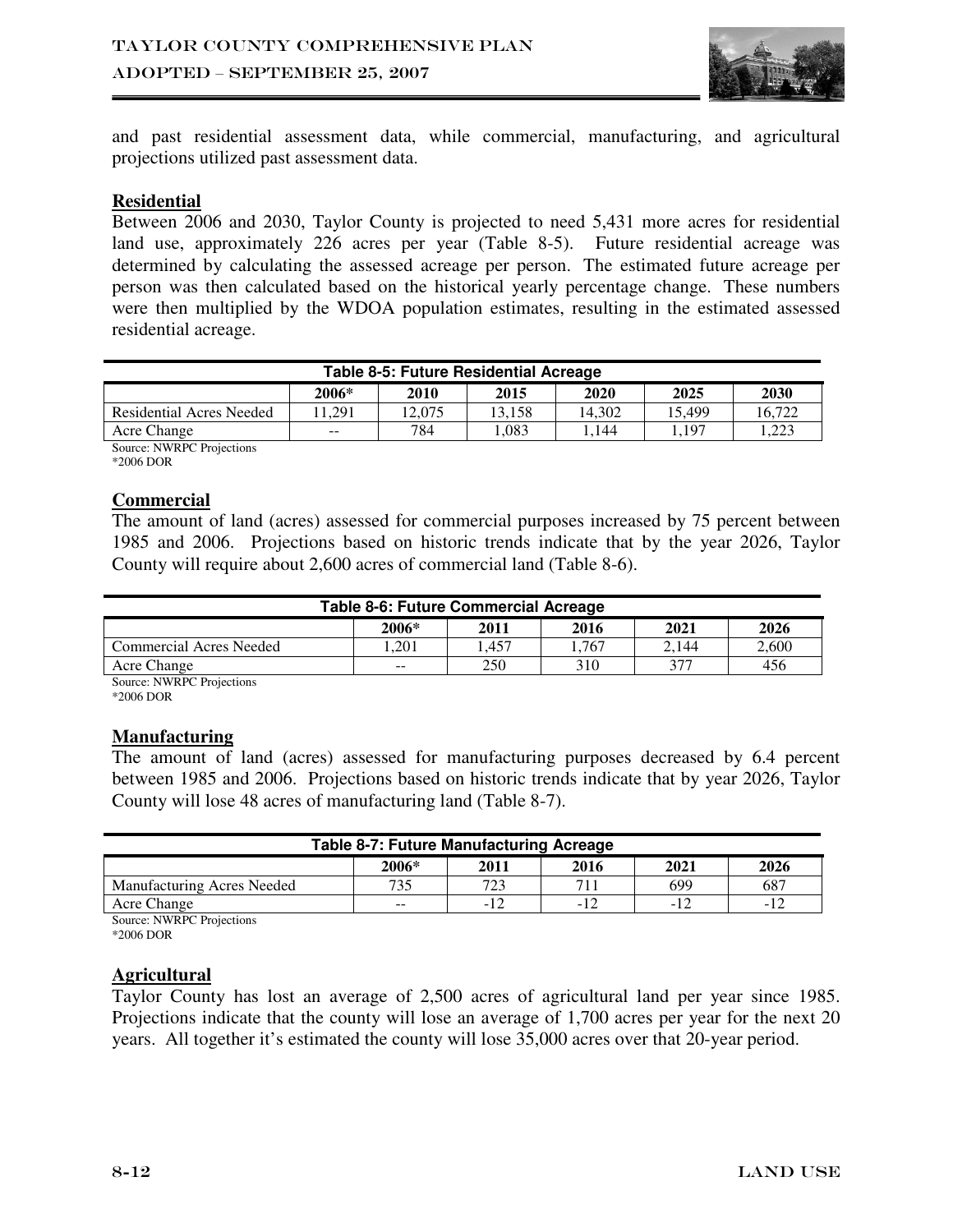

| Table 8-8: Future Agricultural Acreage |         |          |          |          |          |
|----------------------------------------|---------|----------|----------|----------|----------|
|                                        | $2006*$ | 2011     | 2016     | 2021     | 2026     |
| Agricultural Acres Needed              | 162.693 | 153.044  | 143.967  | 135.429  | 127.397  |
| Acre Change                            | $- -$   | $-9.649$ | $-9.077$ | $-8.538$ | $-8.032$ |
| Source: NWRPC Projections              |         |          |          |          |          |

\*2006 DOR

## 8.2 FUTURE LAND USE

Taylor County's future land use map is the visual guide to planning by bringing together most, if not all of the elements of the comprehensive plan such as agricultural and natural resources, economic development, housing, utilities and community facilities, and transportation. It's a map of what Taylor County towns want to have happen, not a prediction or projection based on a formula.

As part of the planning process, the Taylor County Land Use Advisory Committee requested assistance from each town on the development of the future land use map. Each town was provided an existing land use map, demographic and other background data. The result of the input provided by participating towns creates a countywide perspective on future land use direction. The direction towards the future is portrayed in Map 8.2A. In most cases, land uses are identified to take advantage of cost effective extension of public infrastructure, where available. The map is intended to serve as a general guide for future growth and development in Taylor County over a 20-year planning horizon. It is important to note the future land use map is not an official map nor is it a zoning map. Again, the future land use map is NOT a zoning map. Table 8-9, describes the differences between the future land use map, official map, and zoning map.

| Table 8-9: Comparison of Three Different Maps |                                               |                                                                                 |                                             |  |  |
|-----------------------------------------------|-----------------------------------------------|---------------------------------------------------------------------------------|---------------------------------------------|--|--|
|                                               | <b>Future Land Use Map</b>                    | <b>Official Map</b>                                                             | <b>Zoning Map</b>                           |  |  |
| Comprehensive<br><b>Plan Requirement</b>      | Yes                                           | No.                                                                             | No                                          |  |  |
| <b>Wisconsin Statutes</b>                     | 66.1001(2)(h)                                 | 62.23(6)                                                                        | $59.69(5)$ ; 60.61(4);<br>62.23(7)          |  |  |
| <b>Local Government</b><br><b>Adopts</b>      | By ordinance as part of<br>comprehensive plan | By ordinance or<br>resolution                                                   | By ordinance as part<br>of zoning ordinance |  |  |
| <b>Parcel-based</b>                           | No                                            | Yes                                                                             | No.                                         |  |  |
| <b>Displays</b>                               | General land use<br>categories                | Streets, highways,<br>parkways, railroad right-<br>of-ways, historic districts  | Zoning districts                            |  |  |
| <b>Use</b>                                    | Visual guide for the<br>community             | Establish and preserve<br>location of streets,<br>highways, parks,<br>waterways | Designate height,<br>bulk, and use of land  |  |  |

Source: Land Use Resource Guide (June 2005)

A total of sixteen future land use categories were identified to assist in developing a future land use map. Table 8-10 lists these categories along with a description and intended use.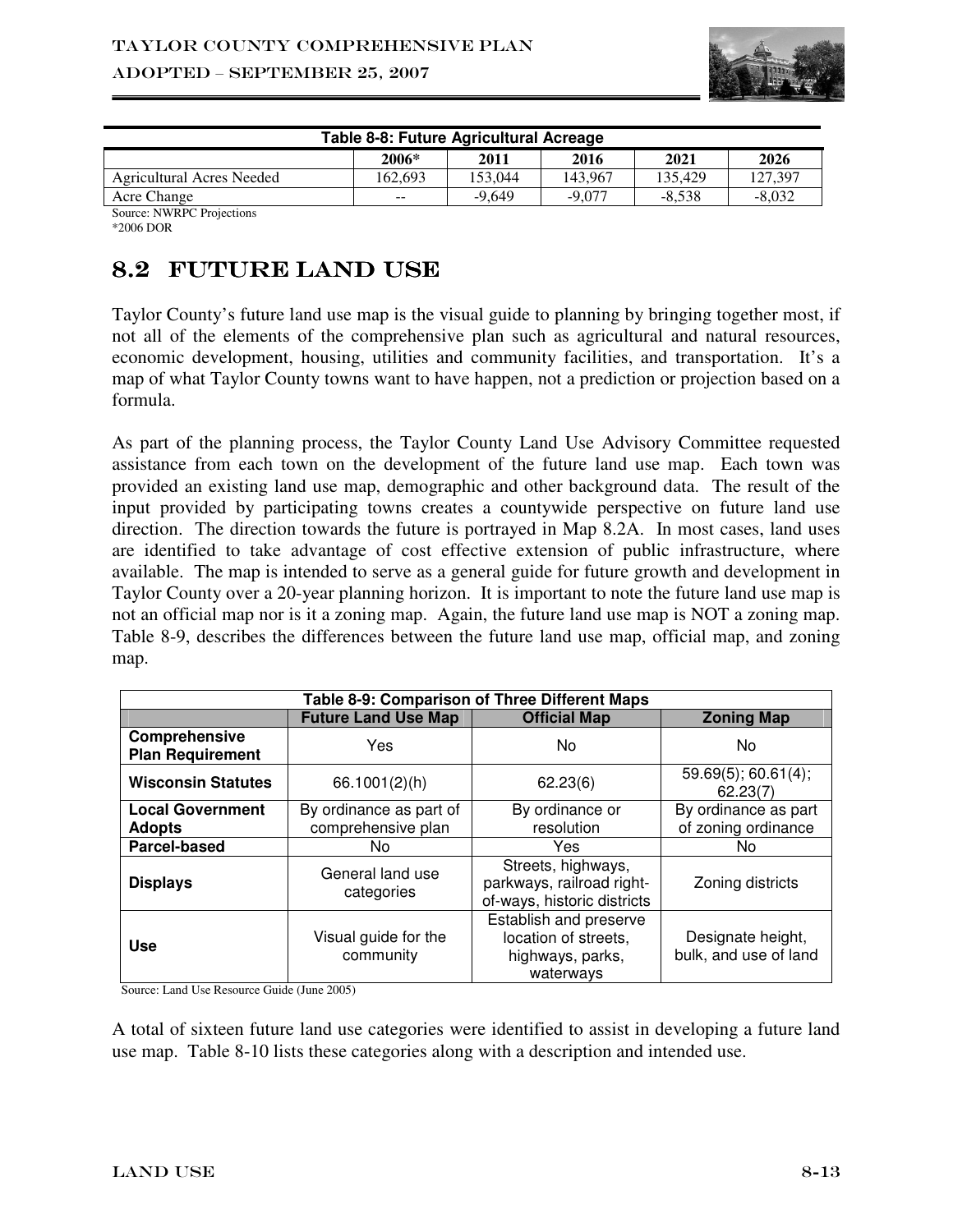## Taylor County Comprehensive Plan ADOPTED – SEPTEMBER 25, 2007



| Table 8-10: Future Land Use Category Descriptions |                                                                                                                                                                                                                                                                                                                                                          |                                                                                                   |  |  |  |
|---------------------------------------------------|----------------------------------------------------------------------------------------------------------------------------------------------------------------------------------------------------------------------------------------------------------------------------------------------------------------------------------------------------------|---------------------------------------------------------------------------------------------------|--|--|--|
| Category                                          | <b>Description</b>                                                                                                                                                                                                                                                                                                                                       | <b>Intended Uses</b>                                                                              |  |  |  |
| Agriculture                                       | The predominate land use is<br>agriculture where the lands include<br>croplands, livestock grazing, and<br>dairy farming.                                                                                                                                                                                                                                | Animal and crop-related agricultural uses<br>with limited residential development.                |  |  |  |
| Forest                                            | Forest lands under private<br>ownership.                                                                                                                                                                                                                                                                                                                 | Forestry and single-family residential<br>activities.                                             |  |  |  |
| Federal                                           | U.S. Government forestland.                                                                                                                                                                                                                                                                                                                              | Forest crop production and recreation.                                                            |  |  |  |
| <b>State</b>                                      | State forestland and natural areas.                                                                                                                                                                                                                                                                                                                      | Forest crop production, conservancy<br>and/or recreation.                                         |  |  |  |
| County                                            | County-owned lands.                                                                                                                                                                                                                                                                                                                                      | Forest crop production and recreation.                                                            |  |  |  |
| Town                                              | Town-owned lands.                                                                                                                                                                                                                                                                                                                                        | Governmental purposes or recreation.                                                              |  |  |  |
| Commercial                                        | Retail sales establishments,<br>restaurants, hotels/motels, and<br>service stations, including gravel<br>and sand pits.                                                                                                                                                                                                                                  | General retail, restaurants, grocery,<br>professional offices and service-oriented<br>businesses. |  |  |  |
| Conservation                                      | Areas of the County that are<br>currently undeveloped and are not<br>appropriate for future development<br>due to environmental constraints.                                                                                                                                                                                                             | Conservation areas to preserve and<br>protect.                                                    |  |  |  |
| Government /<br>Institutional                     | Lands used for government-owned<br>administration buildings and offices;<br>fire stations; public hospitals and<br>health care facilities; public schools,<br>colleges, and educational research<br>land; and lands of fraternal<br>organizations. Cemeteries,<br>churches, and other religious<br>facilities are included in this land<br>use category. | Utility or civic uses such as schools,<br>hospitals and government facilities.                    |  |  |  |
| Parks and<br>Recreation                           | Includes public & private future<br>community parks, trails, facilities<br>and recreational areas.                                                                                                                                                                                                                                                       | Park and recreation areas.                                                                        |  |  |  |
| Non-Metallic Mining                               | Open and underground extraction<br>of non-metallic minerals and its<br>supporting facilities.                                                                                                                                                                                                                                                            | Non-Metallic mining operations.                                                                   |  |  |  |
| Open Space                                        | Private and public owned non-<br>wooded undeveloped lands, fallow<br>fields.                                                                                                                                                                                                                                                                             | Fallow fields and wildlife habitat.                                                               |  |  |  |
| Manufacturing/<br>Industrial                      | Manufacturing and industrial<br>processing, wholesaling,<br>warehousing and distribution, and<br>similar activities.                                                                                                                                                                                                                                     | Wholesale, warehouse activities,<br>commercial, industrial, and manufacturing<br>uses.            |  |  |  |
| Single-Family<br>Residential*                     | Areas of the County that are now<br>developed, or that are deemed<br>appropriate for such development.                                                                                                                                                                                                                                                   | Single family detached dwellings with a<br>minimum of 2 acres in non-developed<br>areas.          |  |  |  |
| Multi-Family                                      | Areas of the County that are now                                                                                                                                                                                                                                                                                                                         | Multi-family dwellings with two (2) or more                                                       |  |  |  |